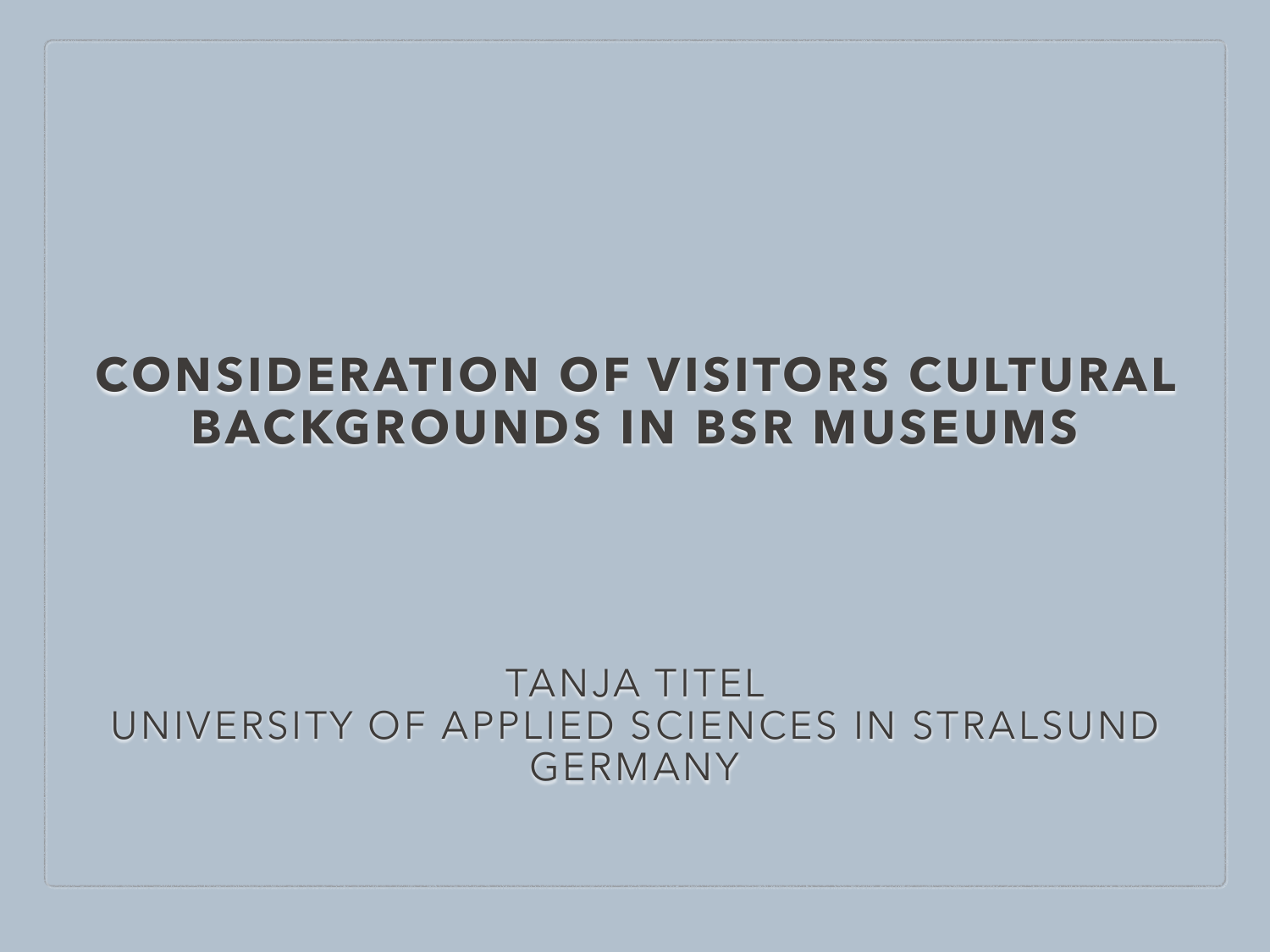# **ABOUT THE STUDY**

- online
- 70 museums from 6 countries
- 14 institutions participated
- 35 questions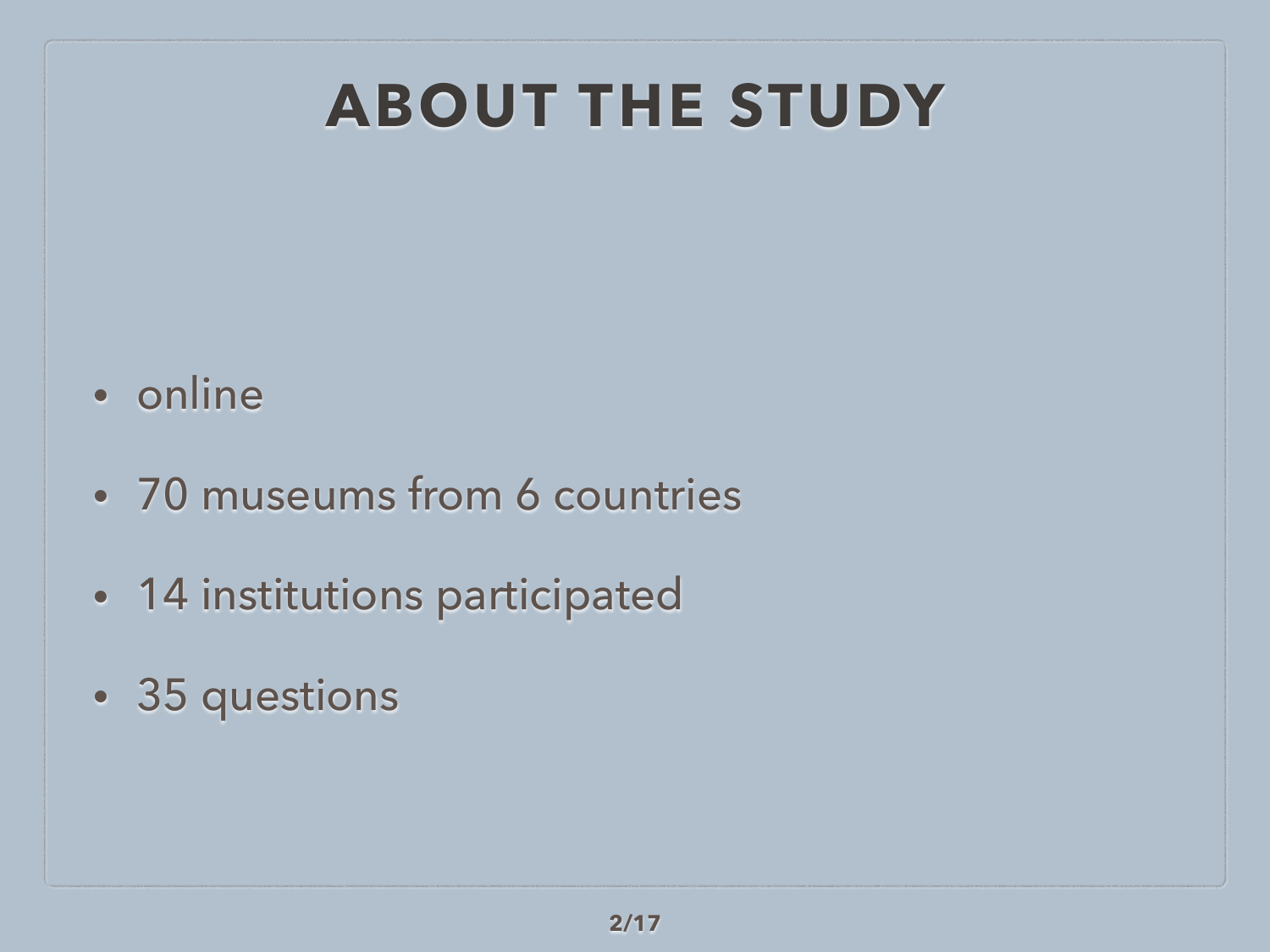# **PARTICIPATING MUSEUMS**

#### OZEANEUM Stralsund, GER

Seehundstation Norddeich, GER

NaturBornholm, DK

Energy and Technology, LTU

Neringa museums, LTU

Lithuanian Sea Museum, LTU

Open air museum Lithuania, LTU

The Polish Naval Museum in Gdynia, PL

National Maritime Museum in Gdansk, PL

NMFRI Gdynia Aquarium, PL

The Museum of the World Ocean, RU

Gamla Linkoping Open-Air museum, SWE

Hallwylska museet, SWE

Skoklosters slott, SWE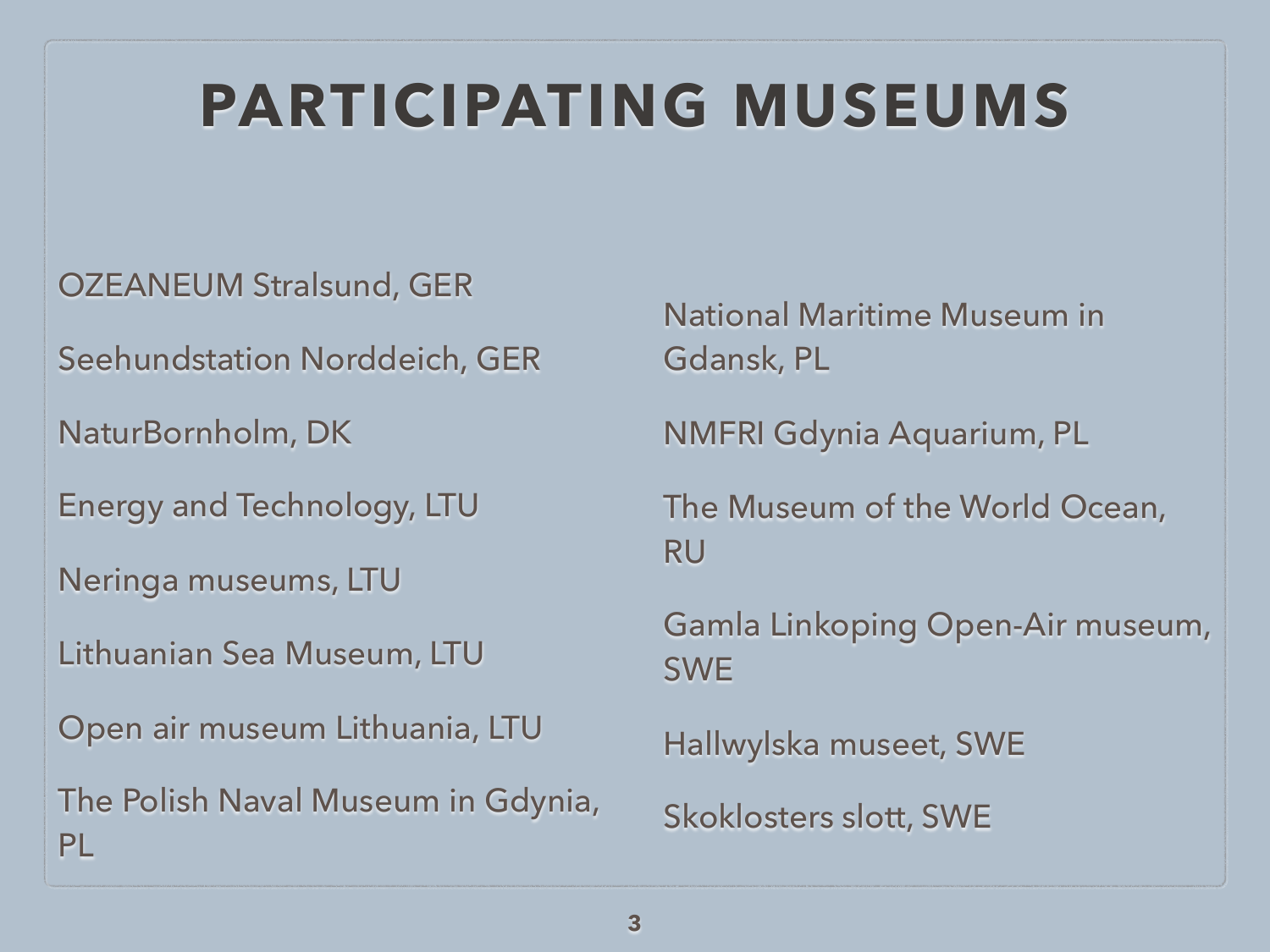# **SURVEY RESULTS**

- share of international visitors
- languages spoken by staff members
- items for further information
- guided tours
- approachable staff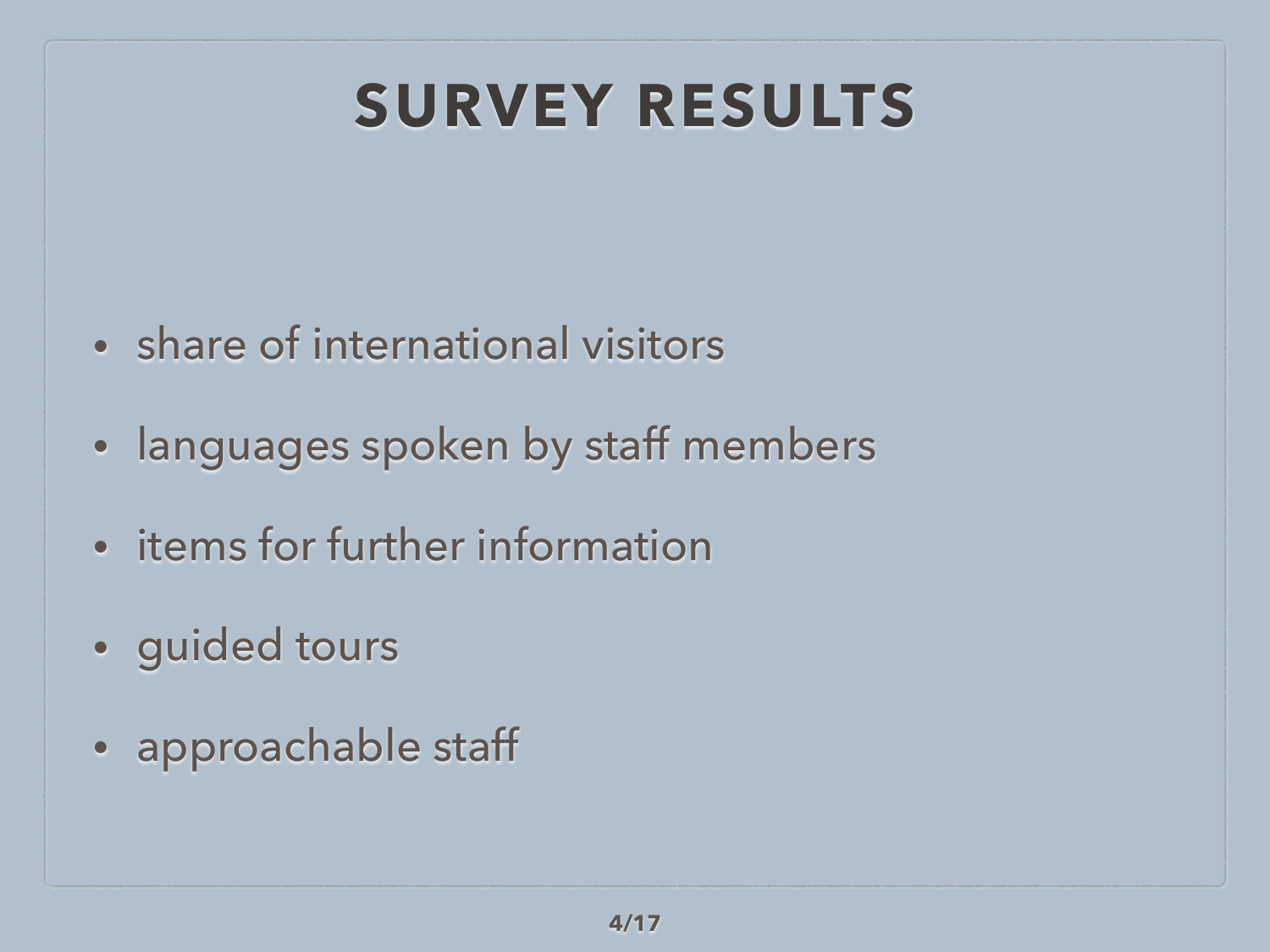# **SURVEY RESULTS GREETING**

short personal introduction

flyer / sheet of paper with information

short movie about the museum and the current exhibition

| 0% | 15% | 30% | 45% | 60% |
|----|-----|-----|-----|-----|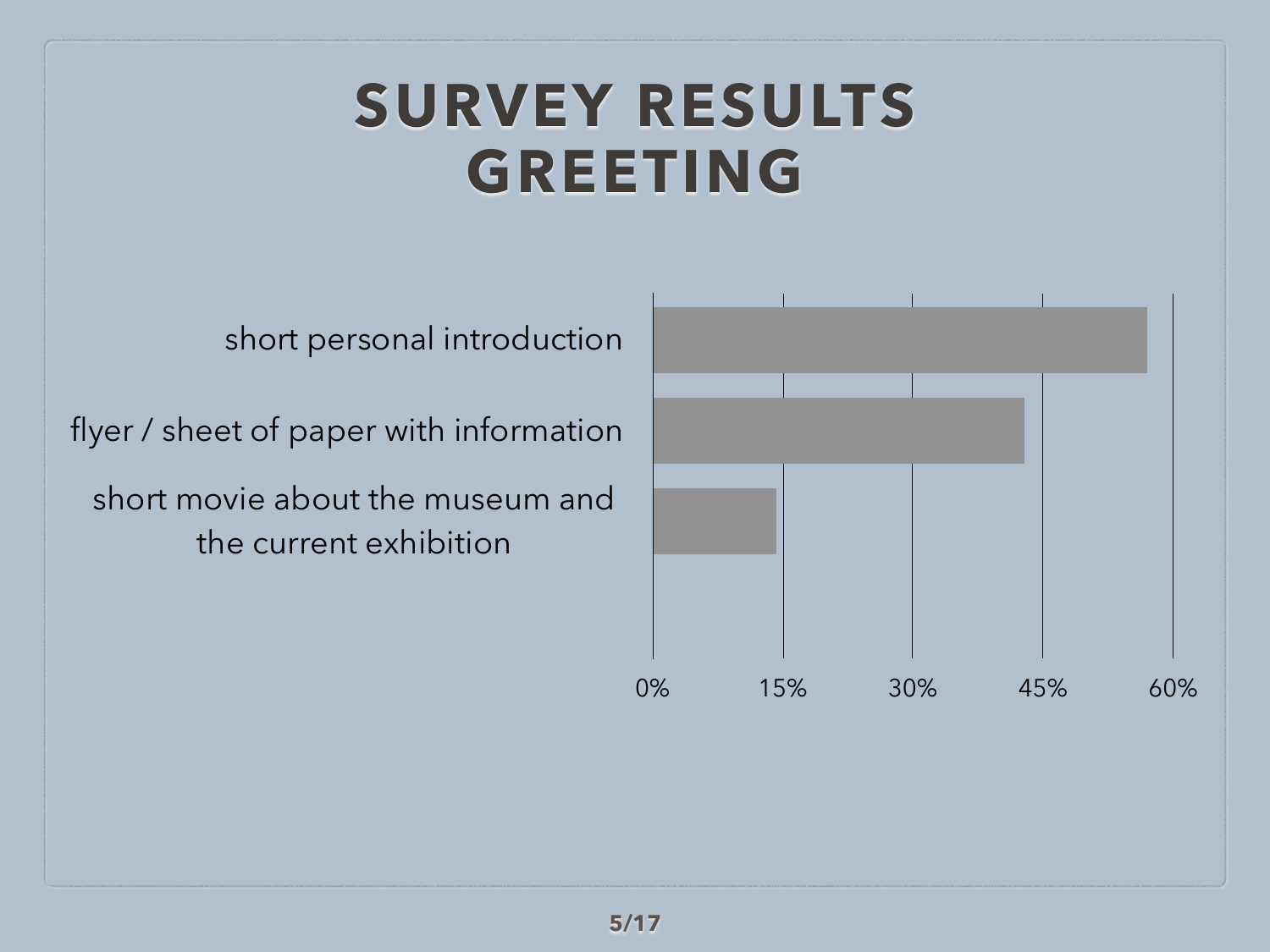# **SURVEY RESULTS INFORMATION BOARDS**

digital information board traditionell information board

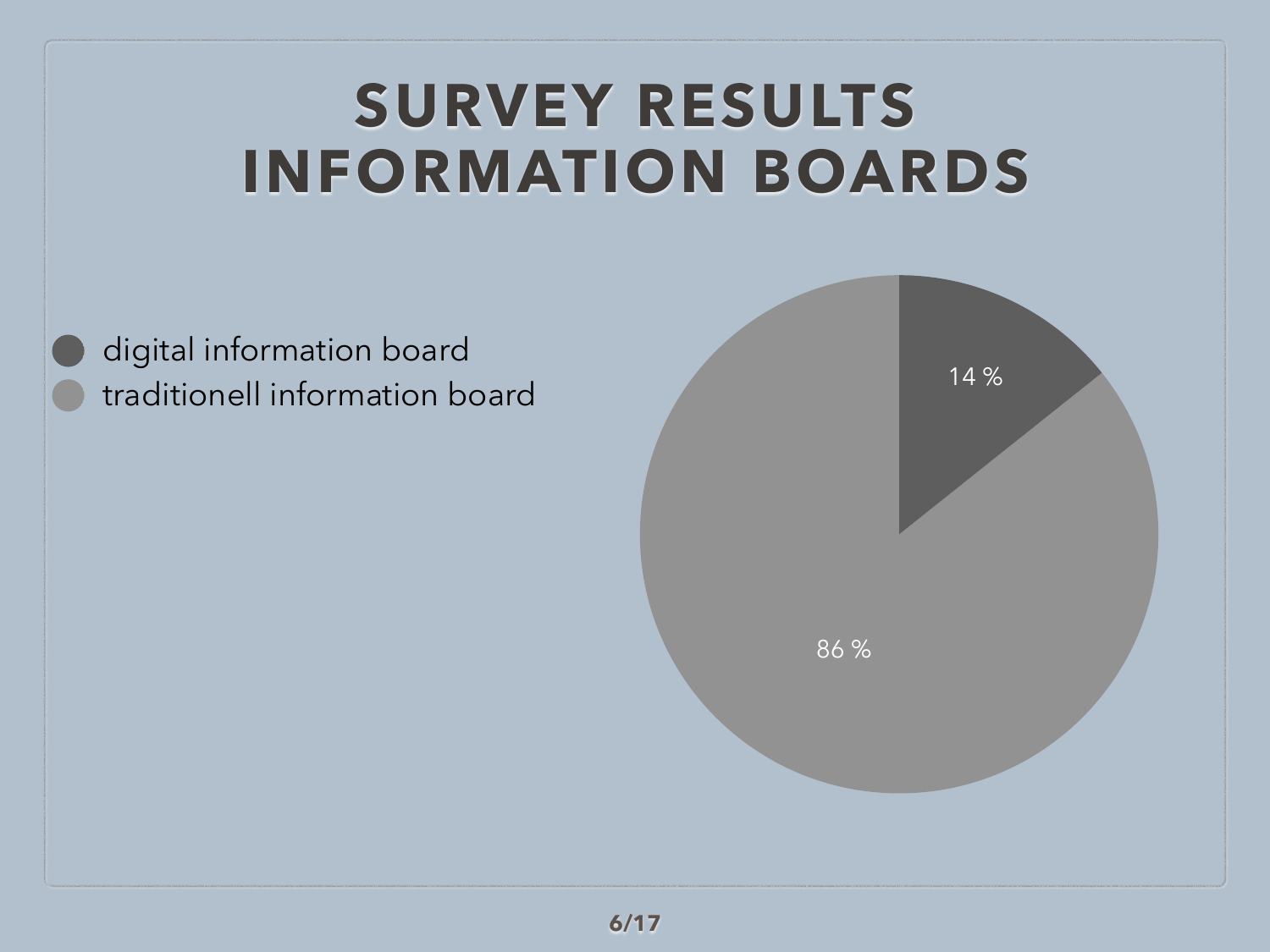# **SURVEY RESULTS FOLLOW-UP**

yes, museum follows-up no, museum does not follow-up

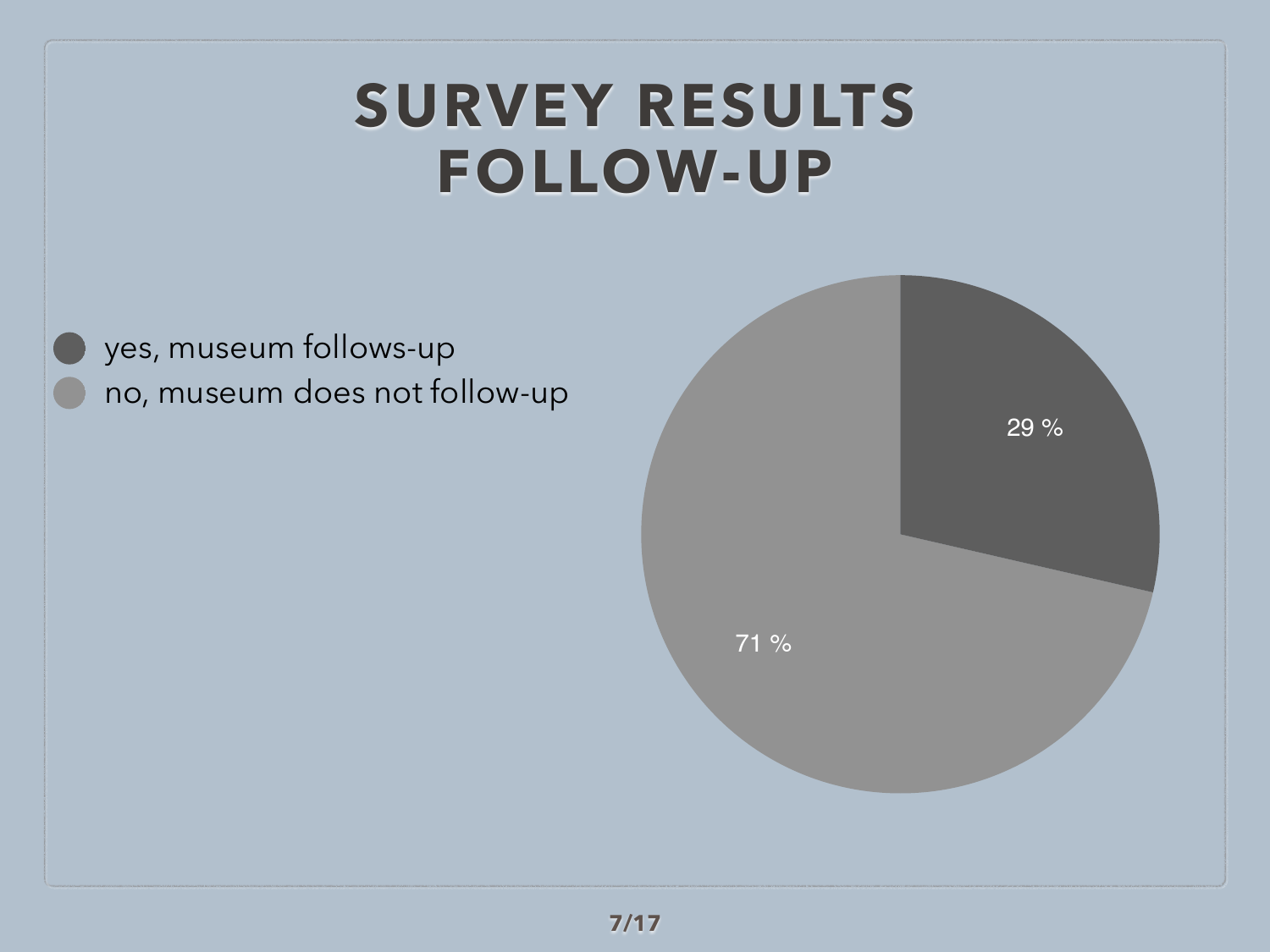## **SURVEY RESULTS SURVEY**

yes, surveys are conducted regularly yes, surveys are conducted now and then no surveys are not conducted

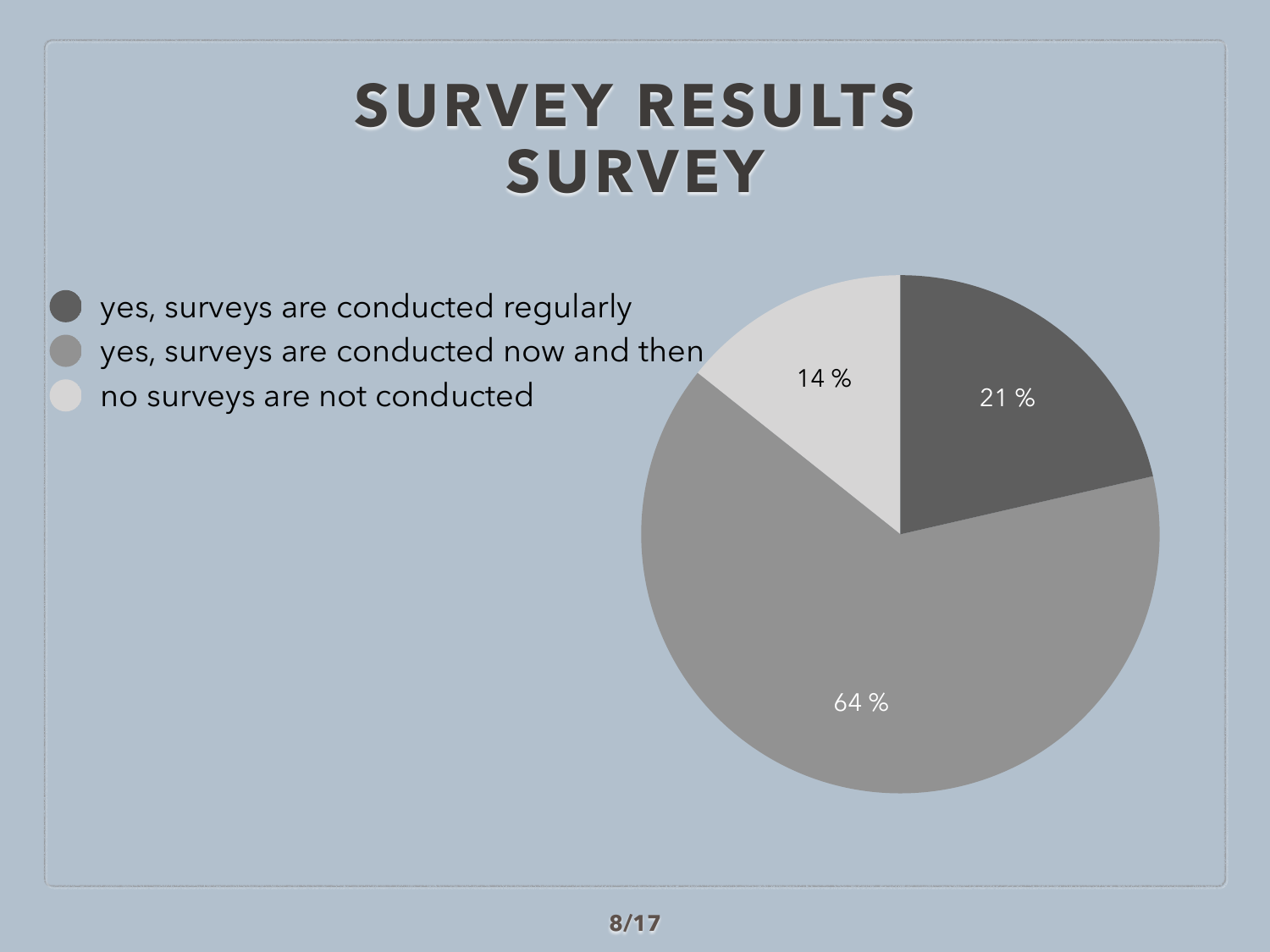# **CULTURAL DIFFERENCES IN PREFERENCES**

|                                                                      | Denmark                                       | Lithuania                                                                  | Sweden                                                   |
|----------------------------------------------------------------------|-----------------------------------------------|----------------------------------------------------------------------------|----------------------------------------------------------|
| use of website<br>before visit                                       | used by few<br>people                         | used by almost<br>48% of visitors                                          | used by most<br>people                                   |
| recommendations/ 28% of Danes<br>reviews<br>surrounding of<br>museum | rely on<br>recommendations<br>plays some role | important to<br>visitors from<br>Lithuania<br>very important               | important to<br>visitors from<br>Sweden<br>highly valued |
| guided tours                                                         | 16% would attend<br>a guided tour             | important to visitors<br>from Lithuania but<br>expect to not pay a<br>lfee | favoured by Swedes                                       |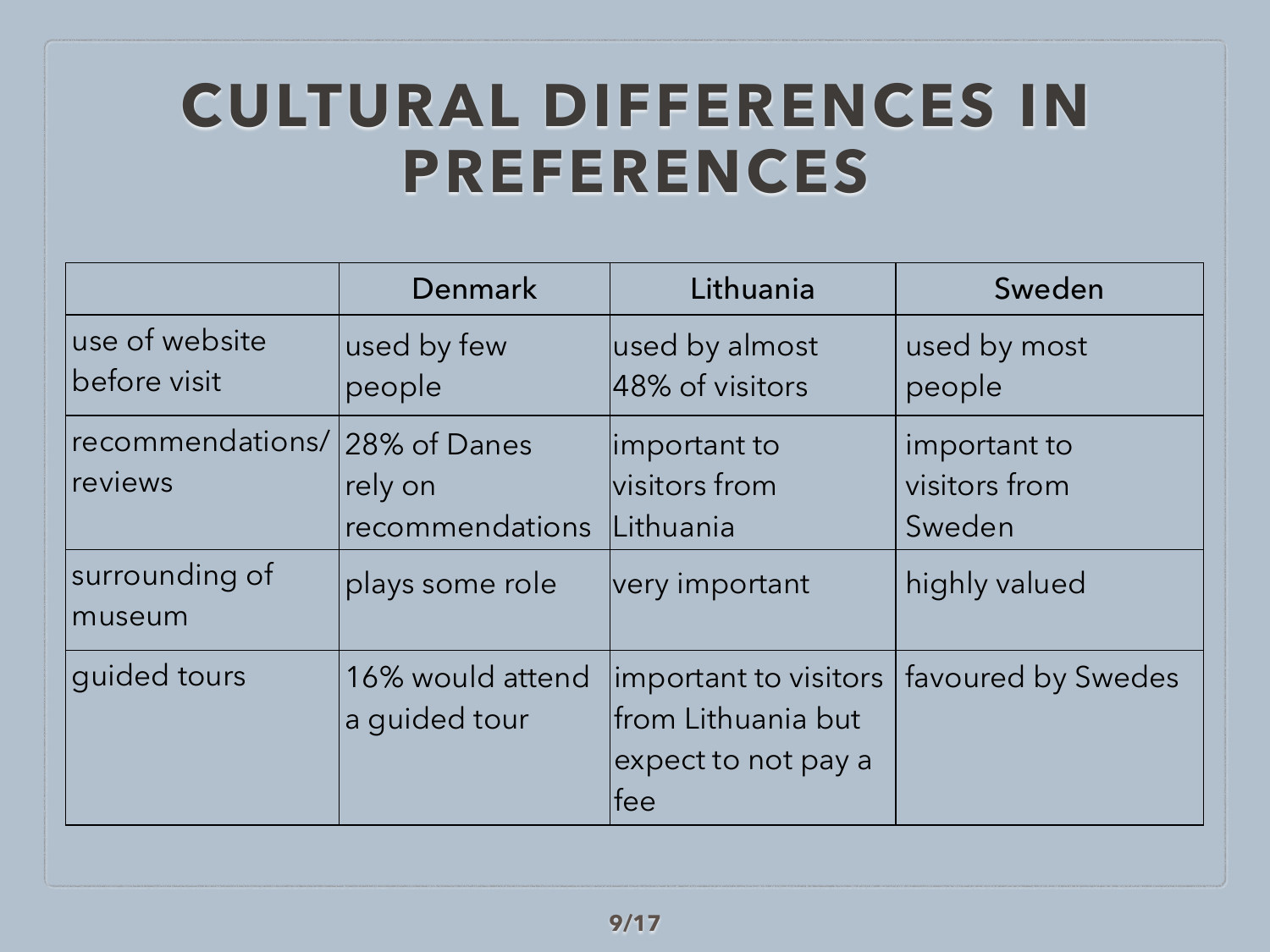# **CULTURAL DIFFERENCES IN PREFERENCES**

|                                                   | Denmark                                          | Lithuania                                  | Sweden                                                         |
|---------------------------------------------------|--------------------------------------------------|--------------------------------------------|----------------------------------------------------------------|
| greeting                                          | flyer or a sheet<br>of paper with<br>information | no preferred<br>greeting                   | short personal<br>introduction                                 |
| activities                                        | likely to be tried<br>out                        | the more, the better $\,$                  | like to try out things<br>on their own                         |
| information boards<br>(traditional or<br>digital) | no preference<br>but short texts                 | no preference                              | no preference                                                  |
| engagement with<br>staff                          | staff members<br>should be<br>approachable       | valued among<br>visitors from<br>Lithuania | staff members will<br>be approached for<br>further information |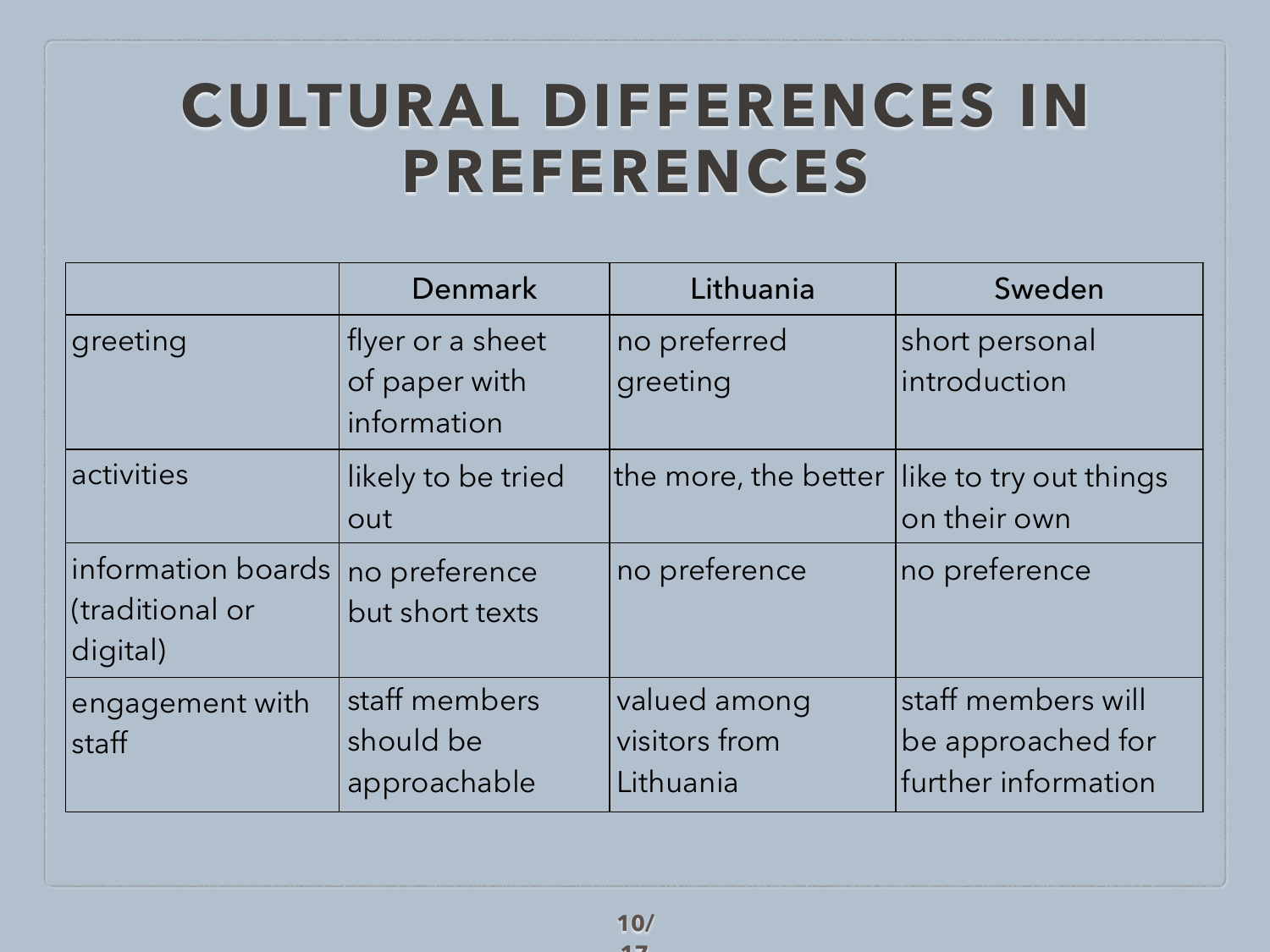# **NOW IT'S YOUR TURN**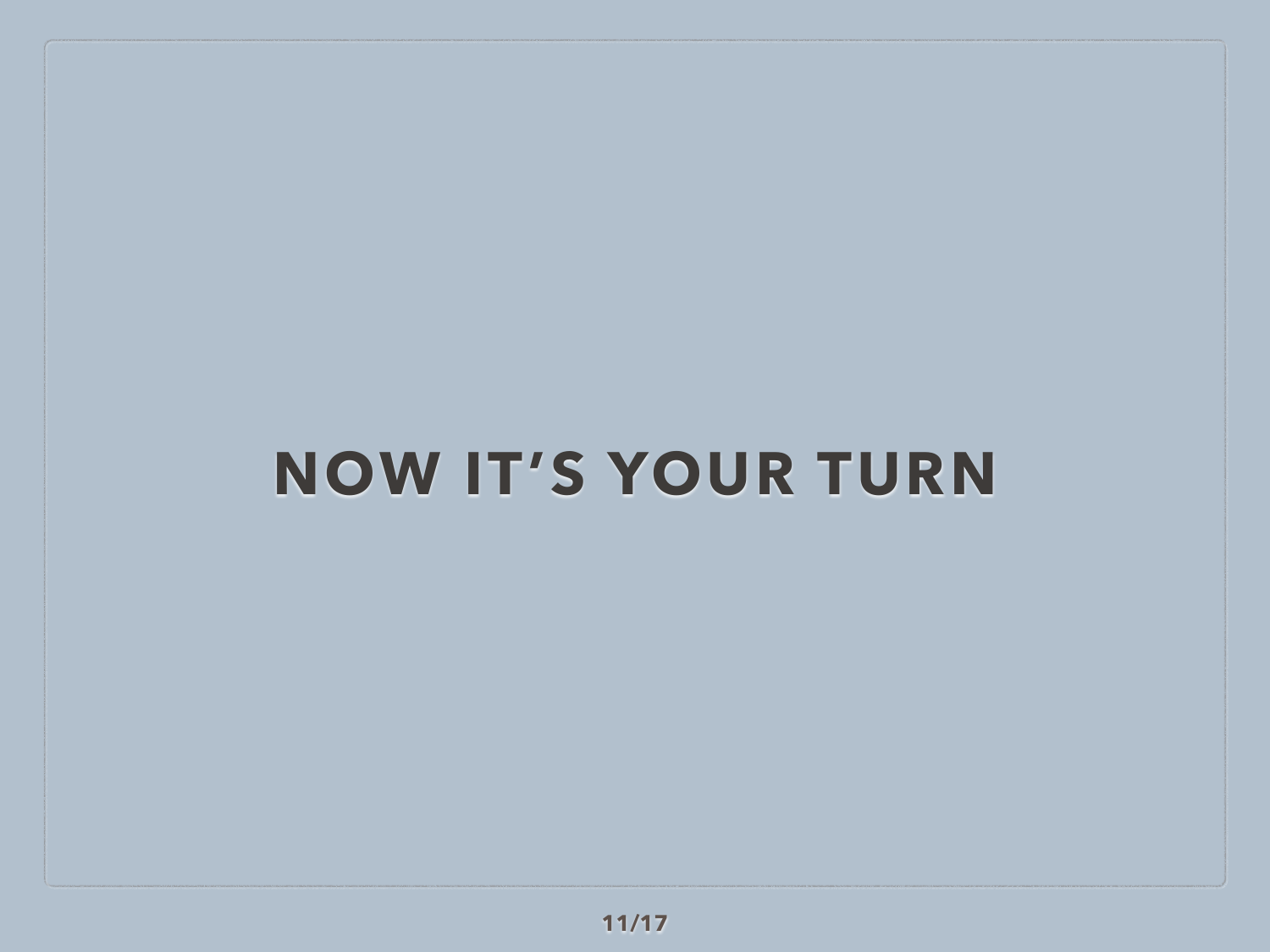- groups of 5 6 people
- come up with ideas
- decide on one idea
- share with all participants
- 10 15 minutes per question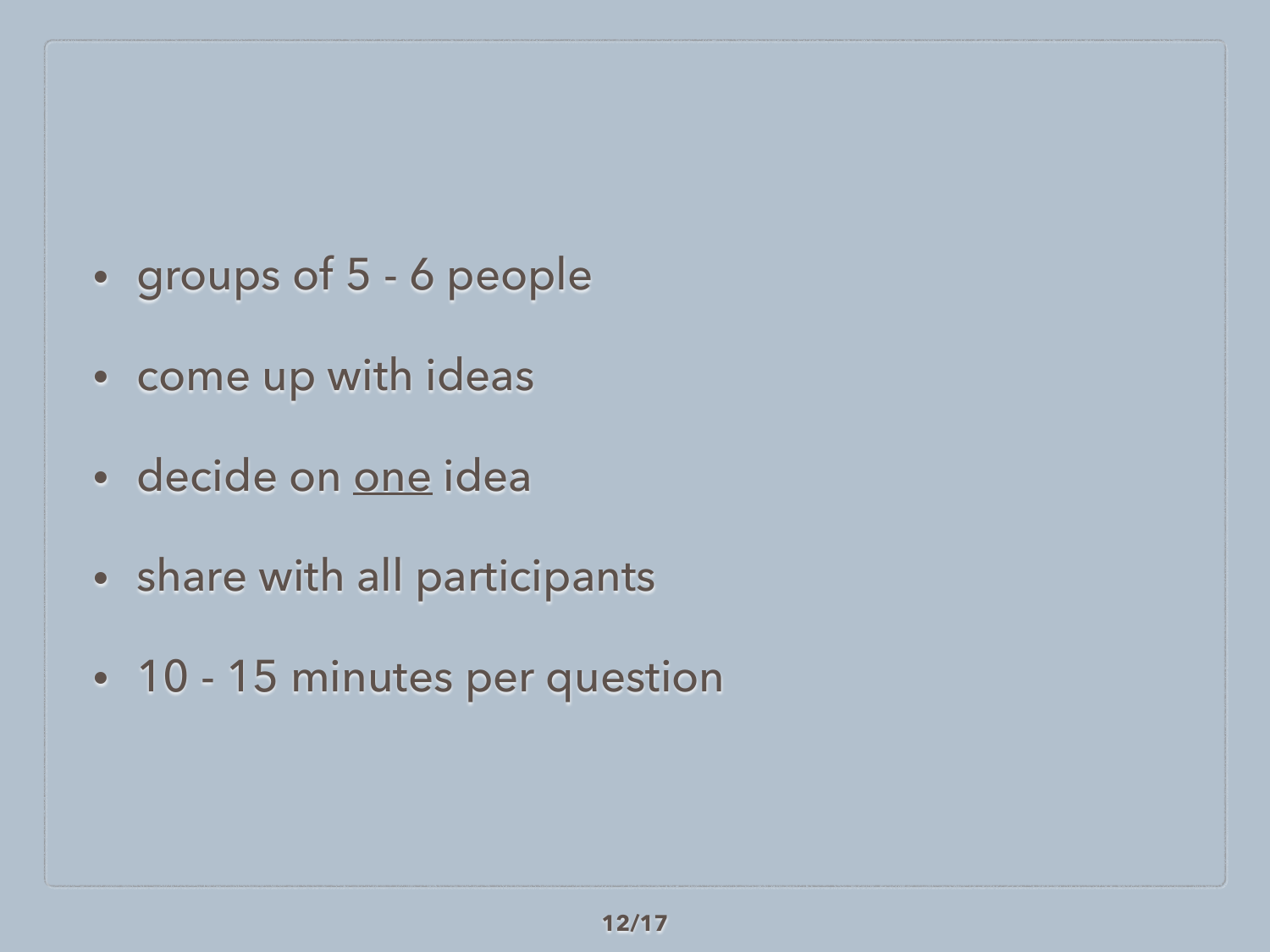### **HOW CAN GUESTS FROM DIFFERENT COUNTRIES BE WELCOMED AT THE SAME LEVEL FROM THE VERY BEGINNING?**

considering design of physical surrounding, entrance area, language issues…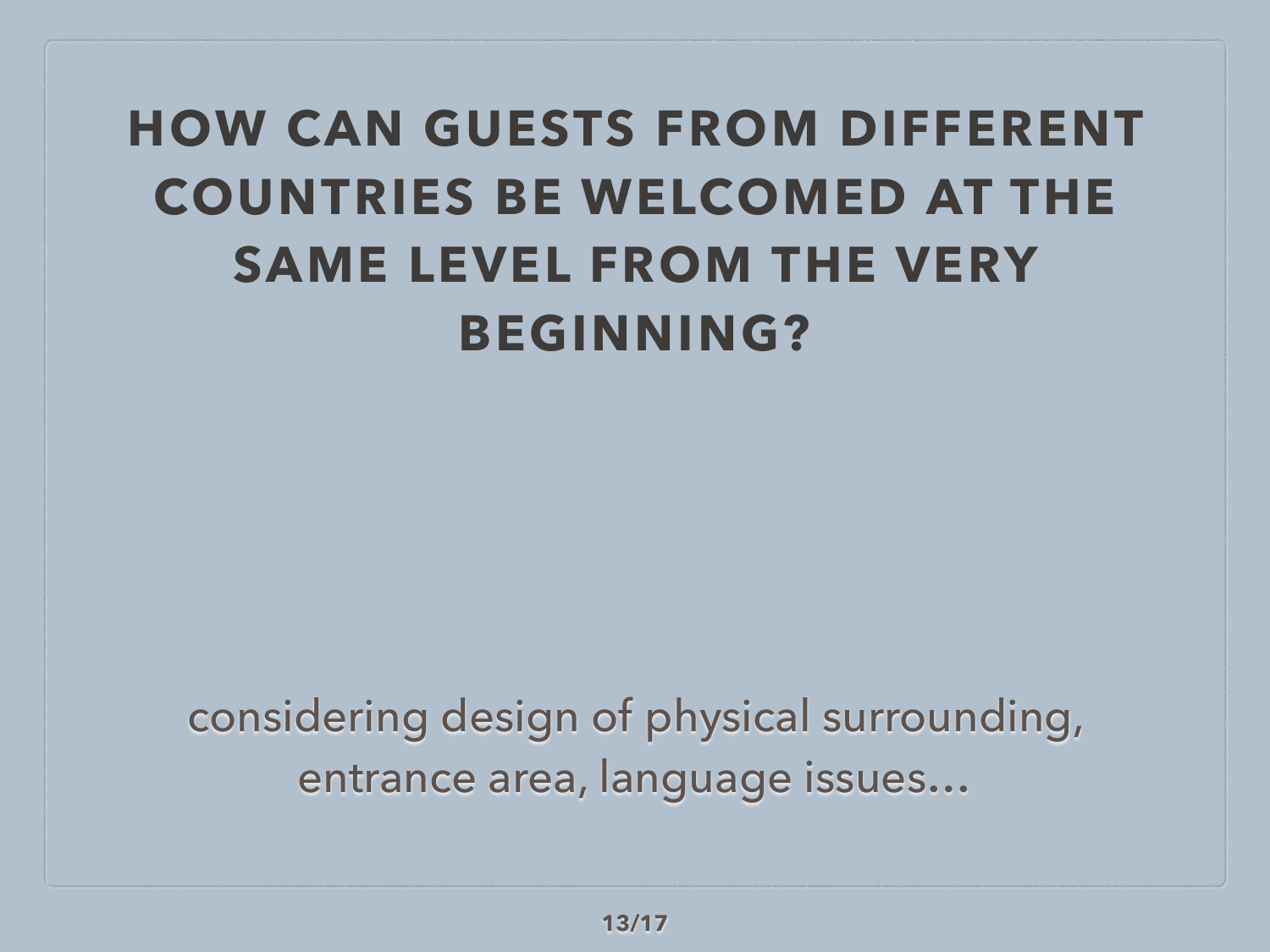# **WHICH PROBLEMS COULD OCCUR WHEN DEALING WITH VISITORS FROM LOW CONTEXT VS HIGH CONTEXT CULTURES? HOW CAN THEY BE SOLVED?**



guided tours, demonstrations by staff members, website…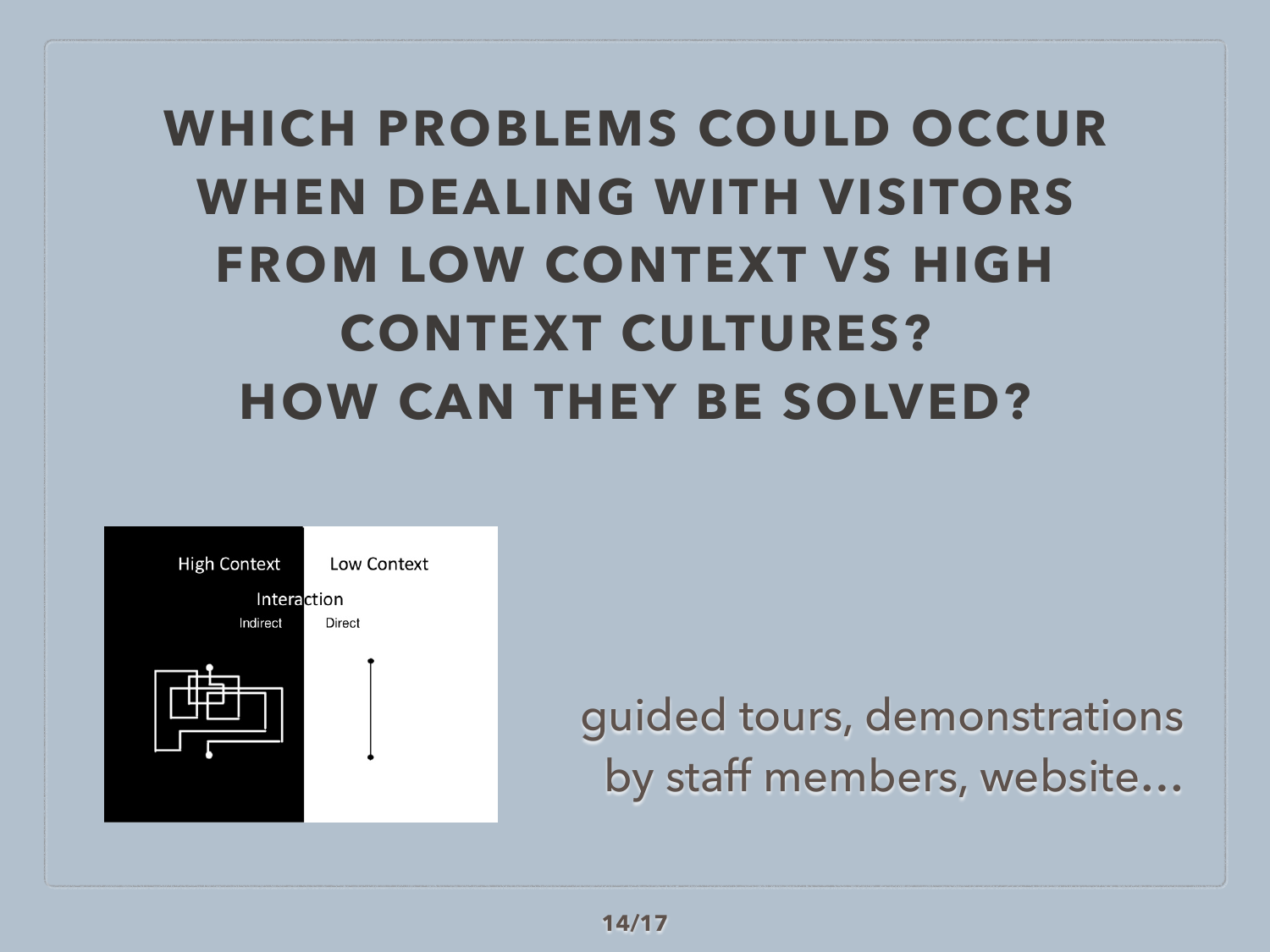# **HOW CAN MUSEUMS MAKE SURE THAT VISITORS FROM DIFFERENT COUNTRIES SPEAKING VARIOUS LANGUAGES RECEIVE THE SAME INFORMATION?**

considering general information (cloakroom, bathrooms, lockers…) and specified information throughout the tour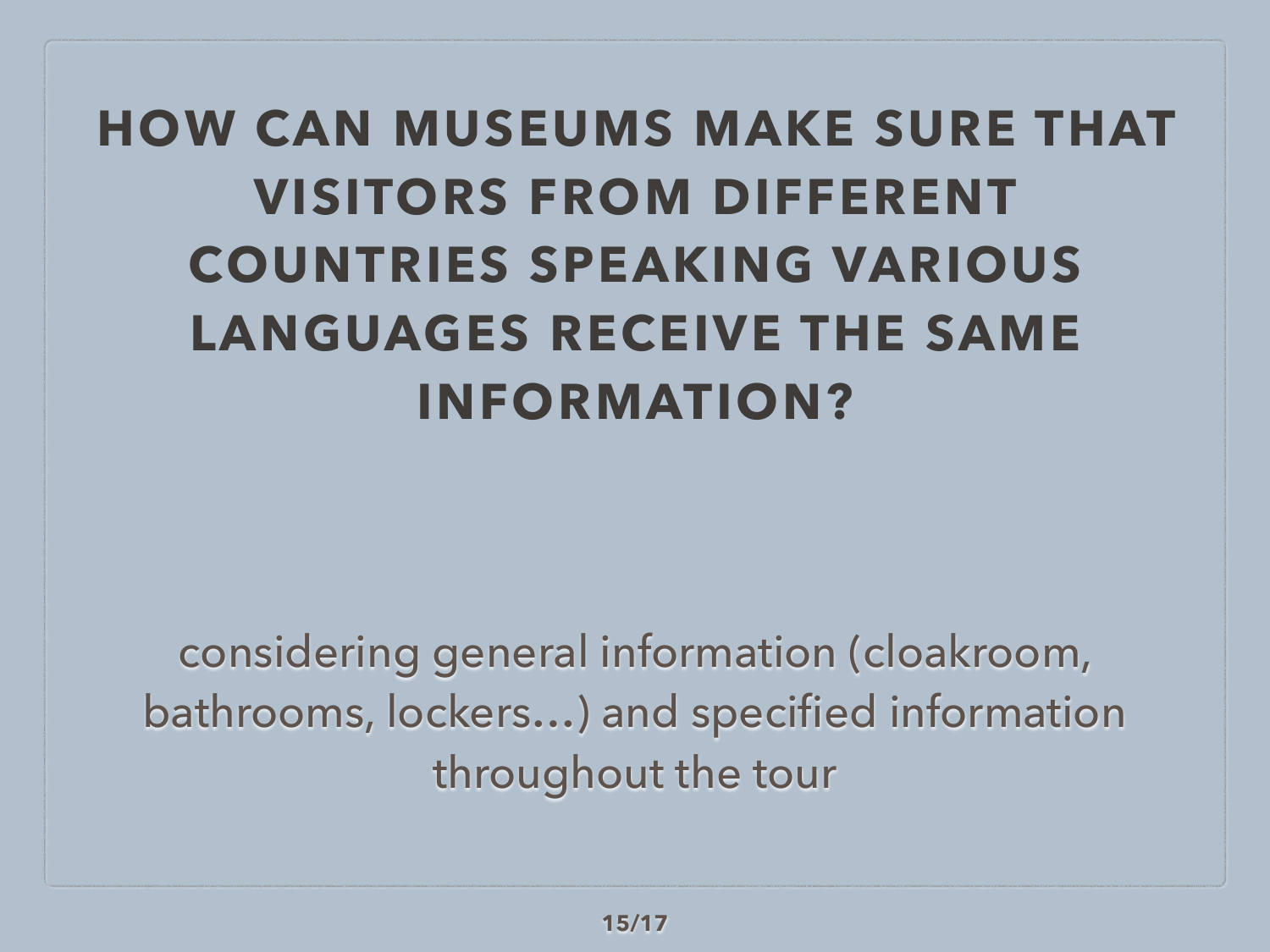#### **WHAT METHODS CAN BE USED TO ATTRACT MORE INTERNATIONAL VISITORS?**

marketing campaigns, cooperations among museums, presence in guide books…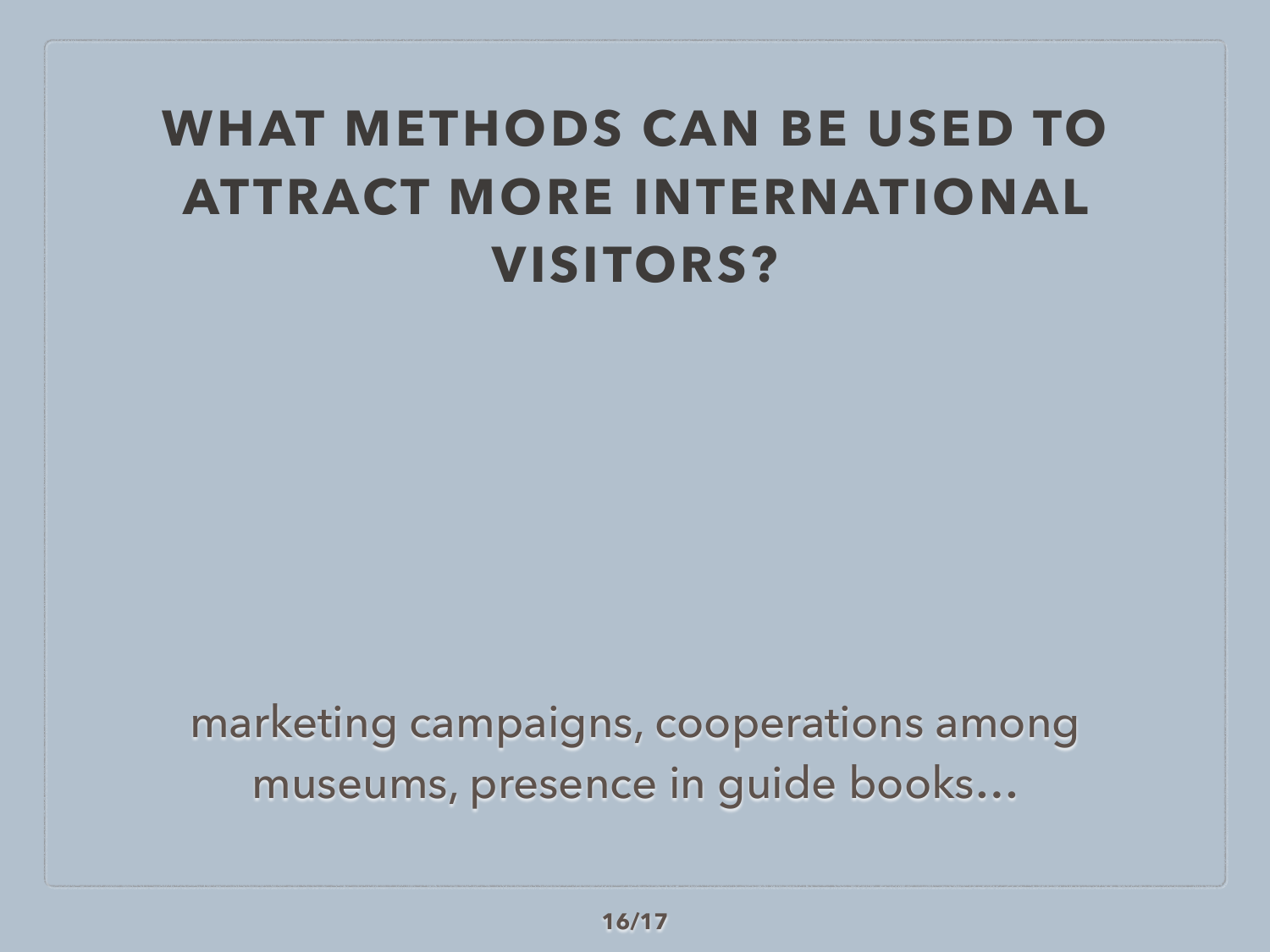# **HOW CAN MUSEUMS ENCOURAGE VISITORS TO TAKE PART IN A QUALITATIVE ASSESSMENT CONCERNING THEIR VISIT?**

discounts, gifts…

**17/17**